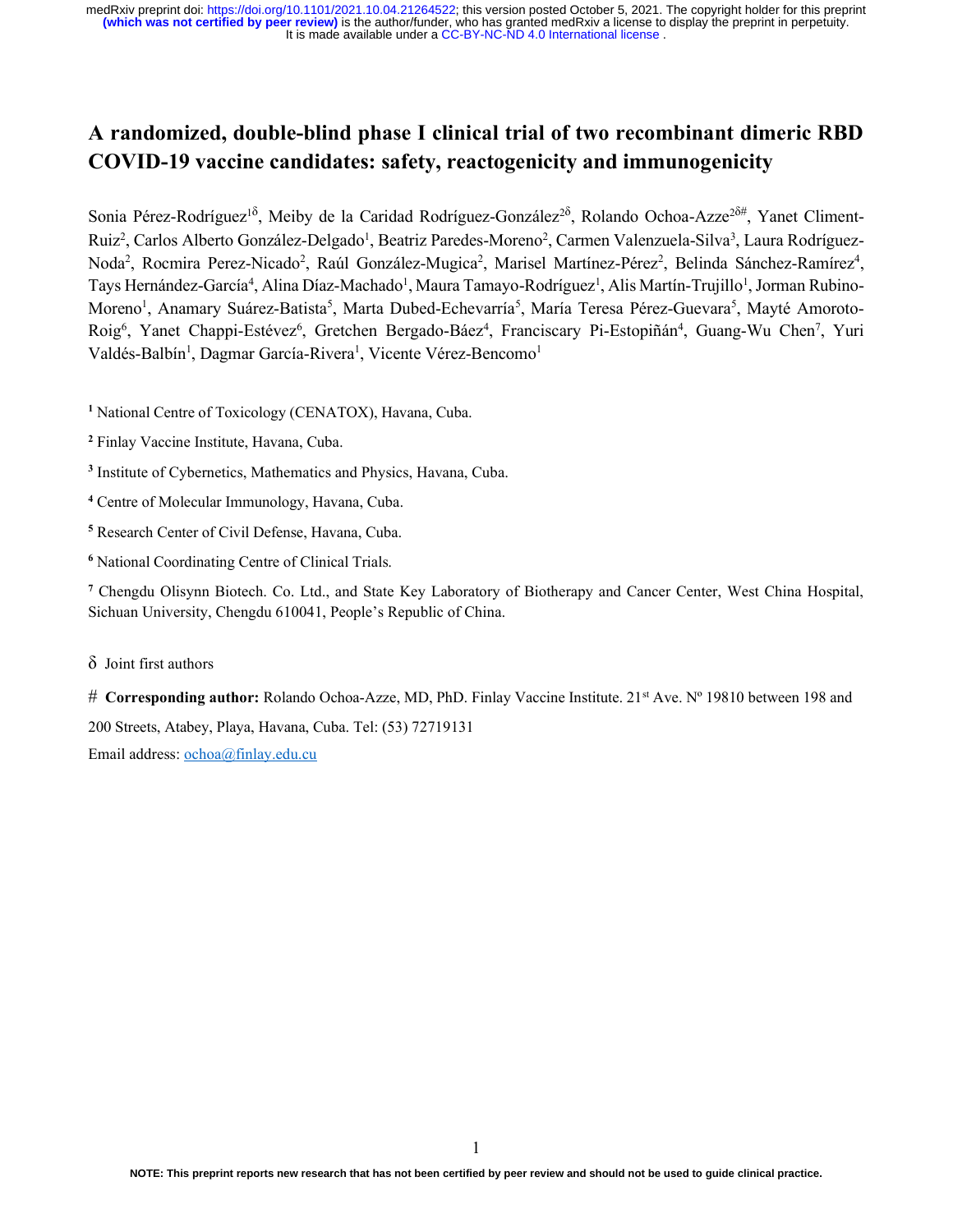#### Abstract

#### Background

The Receptor Binding Domain (RBD) of the SARS-CoV-2 spike protein is the target for many COVID-19 vaccines. Here we report results for phase 1 clinical trial of two COVID-19 vaccine candidates based on recombinant dimeric RBD (d-RBD).

#### Methods

We performed a randomized, double-blind, phase I clinical trial in the National Centre of Toxicology in Havana. Sixty Cuban volunteers aged 19-59 years were randomized into three groups (20 subjects each): 1) FINLAY-FR-1 (50 mcg d-RBD plus outer membrane vesicles from N. meningitidis); 2) FINLAY-FR-1A-50 mcg d-RBD (three doses); 3) FINLAY-FR-1A-25 mcg d-RDB (three doses). The FINLAY-FR-1 group was randomly divided to receive a third dose of the same vaccine candidate (homologous schedule) or of FINLAY-FR-1A-50 (heterologous schedule). The primary outcomes were safety and reactogenicity. The secondary outcome was vaccine immunogenicity. Humoral response at baseline and following each vaccination was evaluated using live-virus neutralization test, anti-RBD IgG ELISA and in-vitro neutralization test of RBD:hACE2 interaction.

#### **Results**

Most adverse events were of mild intensity (63.5%), solicited (58.8%), and local (61.8%); 69.4% with causal association with vaccination. Serious adverse events were not found. The FINLAY-FR-1 group reported more adverse events than the other two groups. After the third dose, anti-RBD seroconversion was 100%, 94.4% and 90% for the FINLAY-FR-1, FINLAY-FR-1A-50 and FINLAY-FR-1A-25 respectively. The *in-vitro* inhibition of RBD:hACE2 interaction increased after the second dose in all formulations. The geometric mean neutralizing titres after the third dose rose significantly in the group vaccinated with FINLAY-FR-1 with respect to the other formulations and the COVID-19 Convalescent Serum Panel. No differences were found between FINLAY-FR-1 homologous or heterologous schedules.

#### Conclusions

Vaccine candidates were safe and immunogenic, and induced live-virus neutralizing antibodies against SARS-CoV-2. The highest values were obtained when outer membrane vesicles were used as adjuvant.

Trial registry: https://rpcec.sld.cu/en/trials/RPCEC00000338-En

Keywords: COVID-19; SARS-CoV-2; Coronavirus infection; Vaccines; Immunization schedule; Adjuvants; Immunopotentiator; Neutralizing antibodies.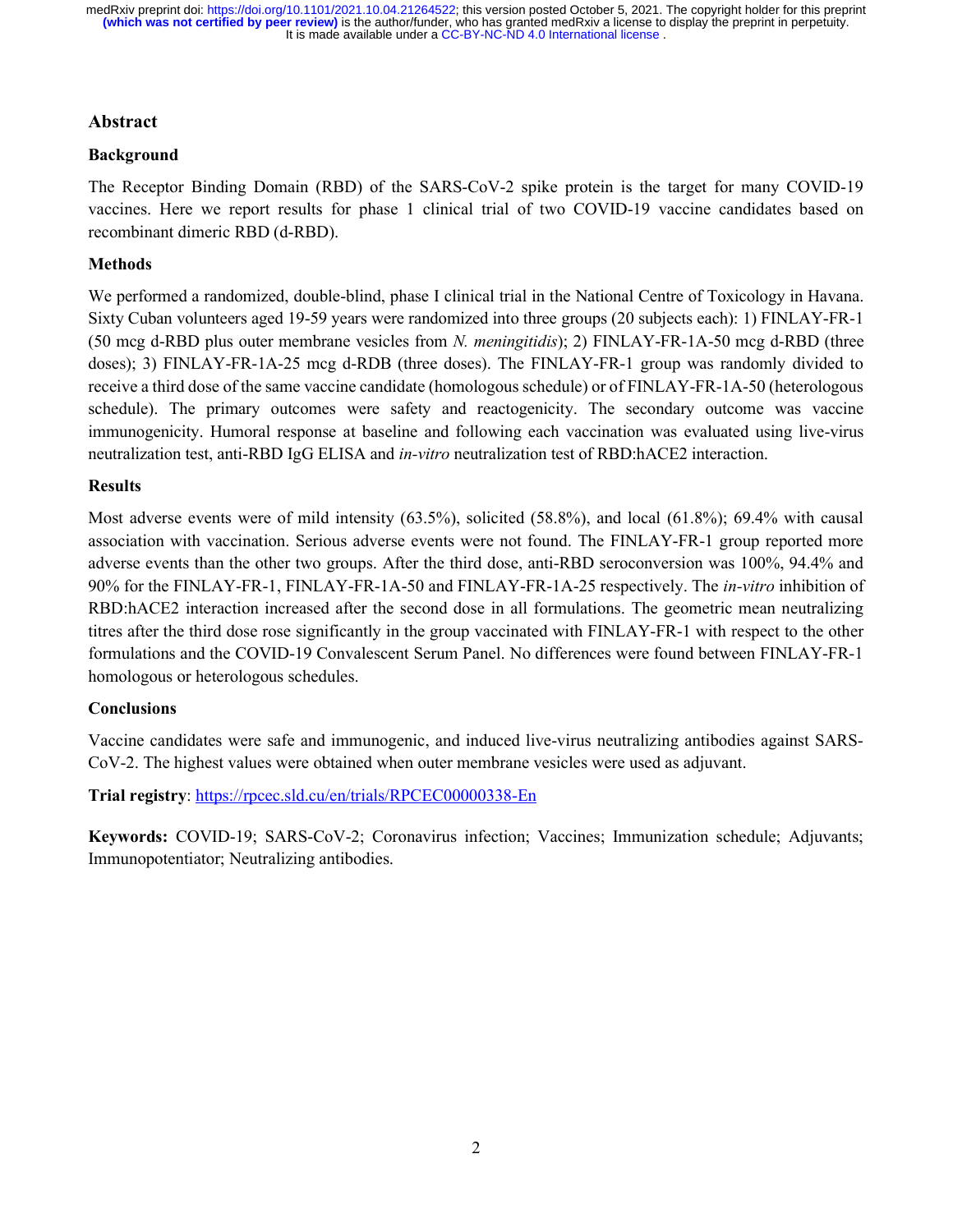# 1. Introduction

The COVID-19 pandemic persists, with high incidence and mortality rates [1]. COVID-19 is caused by SARS-CoV-2, an enveloped positive-sense RNA virus, with four main structural proteins: spike (S, on its surface), membrane, envelope, and nucleocapsid proteins [2,3].

The trimeric S glycoprotein mediates the attachment to the human angiotensin-converting enzyme (hACE2) on host cells surface. S protein has two subunits: S1 and S2. S1 mediates hACE2 binding through the receptor binding domain (RBD), while S2 mediates viral fusion [2,3].

Neutralizing antibodies against SARS-CoV-2 are mainly stimulated by the RBD, while other SARS-CoV-2 proteins can promote an immunopathogenic mechanism mediated by antibodies known as ADE (Antibody Dependent Enhancement) [4-6]. Blocking RBD-hACE2 interaction is the main target for vaccines against SARS-CoV-2 [6-8].

Several vaccines have been developed, based on different platforms. The World Health Organization (WHO) has approved the use of inactivated virus vaccines, adenovirus vector vaccines and mRNA vaccines, which have demonstrated their efficacy against COVID-19, especially those based on new technologies; however, they have raised safety concerns [7,9,10]. Another approach has been the development of protein subunit vaccines, especially those using the RBD of the spike protein of SARS-CoV-2 [10-12].

FINLAY-FR-1 (SOBERANA 01) and FINLAY-FR-1A (SOBERANA Plus) are recombinant dimeric RBD (d-RBD) vaccine candidates. They are produced under Good Manufacturing Practice conditions at The Finlay Vaccine Institute and The Centre of Molecular Immunology, in Havana, Cuba; both finished the preclinical and toxicological evaluations.

FINLAY-FR-1A and FINLAY-FR-1 are adsorbed on alum; FINLAY-FR-1 also has outer membrane vesicles from Neisseria meningitidis group B (OMVs) as adjuvant. Its adjuvant role has been well-documented, inducing a strong immune response and a Th1 pattern [13-15].

This study evaluated and compared safety and reactogenicity of FINLAY-FR-1A and FINLAY-FR-1, and explored the immunogenicity induced by three doses of these vaccine candidates.

# 2. Methods

### 2.1. Study design and participants

This phase I, randomized, double-blind clinical trial was carried out at the National Centre of Toxicology (CENATOX) in Havana, Cuba. Sixty Cuban volunteers aged 19-59 years, with body mass index 18.5-29.9 kg/m<sup>2</sup>, of both sexes, were recruited (Table 1). Two vaccine candidates were evaluated: FINLAY-FR-1 and FINLAY-FR-1A, this one at two d-RBD concentrations: 25 mcg (FINLAY-FR-1A-25) and 50 mcg (FINLAY-FR-1A-50). Participants were distributed into three 20 subjects groups: FINLAY-FR-1; FINLAY-FR-1A-50 and FINLAY-FR-1A-25.

All participants underwent a screening visit (full medical history, pregnancy rapid test in women of childbearing potential, SARS-CoV-2 PCR tests, blood tests (HIV; hepatitis B and C serology; full blood count; kidney and liver function tests; background of IgG anti-SARS-CoV-2 antibodies, and virus neutralization test). Exclusion criteria were: history of COVID-19, SARS-CoV-2 PCR-positive tests or detection of antibodies anti-SARS-CoV-2, any severe disease or decompensated chronic disease, immunodeficiency, history of serious allergy, pregnancy, breastfeeding, and immunological treatment during the last 30 days.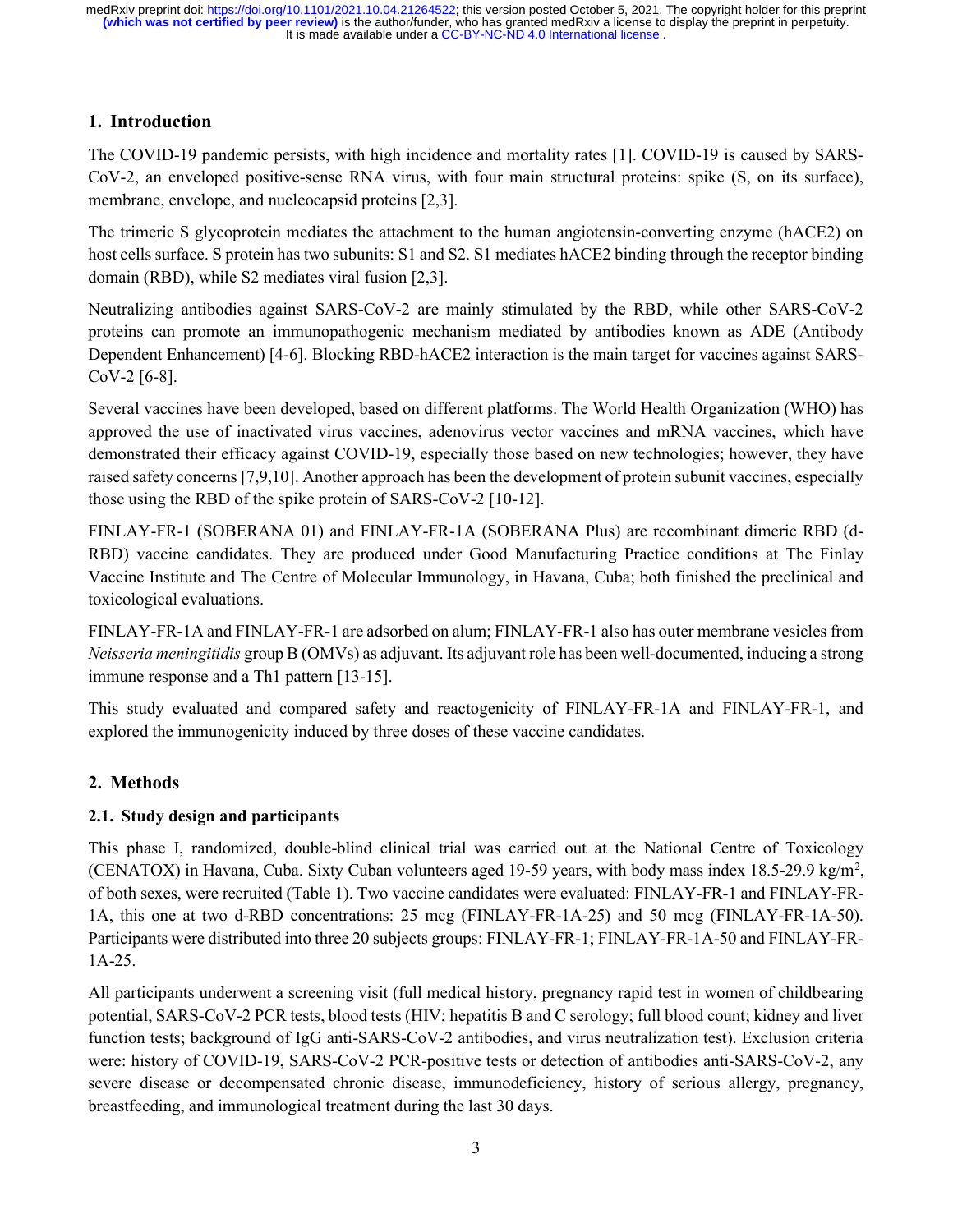The study was registered at the Cuban Public Registry of Clinical Trials: https://rpcec.sld.cu/en/trials/RPCEC00000338-En, included in WHO International Clinical Registry Trials Platform.

### 2.2. Ethical considerations

The Cuban Ministry of Public Health (MINSAP), the Independent Ethics Committee (IEC) for Studies on Human Subjects, at CENATOX and the Cuban National Regulatory Agency (Centre for State Control of Medicines and Medical Devices, CECMED), approved the trial and the procedures (CECMED, Authorization date: 13/10/2020, Reference number: 05.013.20BA). It was conducted according to the Declaration of Helsinki and Good Clinical Practice.

An Independent Data Monitoring Committee (IDMC) analysed safety, reactogenicity, and immunogenicity data. During recruitment, investigators provided potential participants with extensive oral and written information. The decision to participate in the study was completely voluntary. Written informed consent was obtained from all volunteers. During the study, the IEC and IDMC assessed the trial's risk-benefit ratio and assured the rights, health and privacy of volunteers, including information confidentiality.

# 2.3. Product under evaluation

Vaccine antigen: SARS-CoV-2 RBD (sequence: 319-541 amino acid residues with a poly-histidine fusion tag at its C-terminus), expressed in CHO cells. RBD is dimerized through a Cys538-Cys538 interchain disulphide bridge.

FINLAY-FR-1A (SOBERANA Plus) vaccine candidate was evaluated at two d-RBD concentrations. Composition per dose (0.5 mL): d-RBD 50 mcg or 25 mcg, NaCl 4.250 mg, Na2HPO4·0.03 mg, NaH2PO4·0.02 mg, thiomersal 0.05 mg, injection water, aluminium hydroxide gel 1.25 mg, pH 6.0-7.2.

FINLAY-FR-1 (SOBERANA 01) vaccine candidate composition: d-RBD 50 mcg, OMVs 20 mcg, NaCl 4.250 mg, Na2HPO4·0.03 mg, NaH2PO4·0.02 mg, thiomersal 0.05 mg, injection water, aluminium hydroxide gel 1.25 mg, pH 6.0–7.2.

### 2.4. Randomization and blinding

Stratified random blinded sampling was used to select the sample of the universe of Cuban citizens aged 19-59 years, which was proportionally divided in two age subgroups: 19-39 and 40-59 years to ensure a proper representation of each age subgroup. Allocation of participants in each vaccine group was done by simple random blinded sampling using a centralized technology. Each participant got an identification code, which matched the vaccine vial label code.

All study staff, investigators, sponsor personnel and subjects, remained blinded until the conclusion of the study (28 days after the last dose of the vaccine was applied to all volunteers). All vials had the same characteristics: R2 vial, single dose, volume and pink cap.

### 2.5. Procedures

After medical screening, 60 eligible participants were randomly allocated to three groups: FINLAY-FR-1, FINLAY-FR-1A-50 and FINLAY-FR-1A-25 (Figure 1). All participants received three vaccine doses: FINLAY-FR-1 and FINLAY-FR-1A-50 groups were vaccinated on days T0 (initial); second, on day 28 (T28); and third, between 65 and 73 days after the second dose. For the third dose, the FINLAY-FR-1 group was randomly divided in two 10 participants subgroups: one received FINLAY-FR-1 (homologous schedule); the other subgroup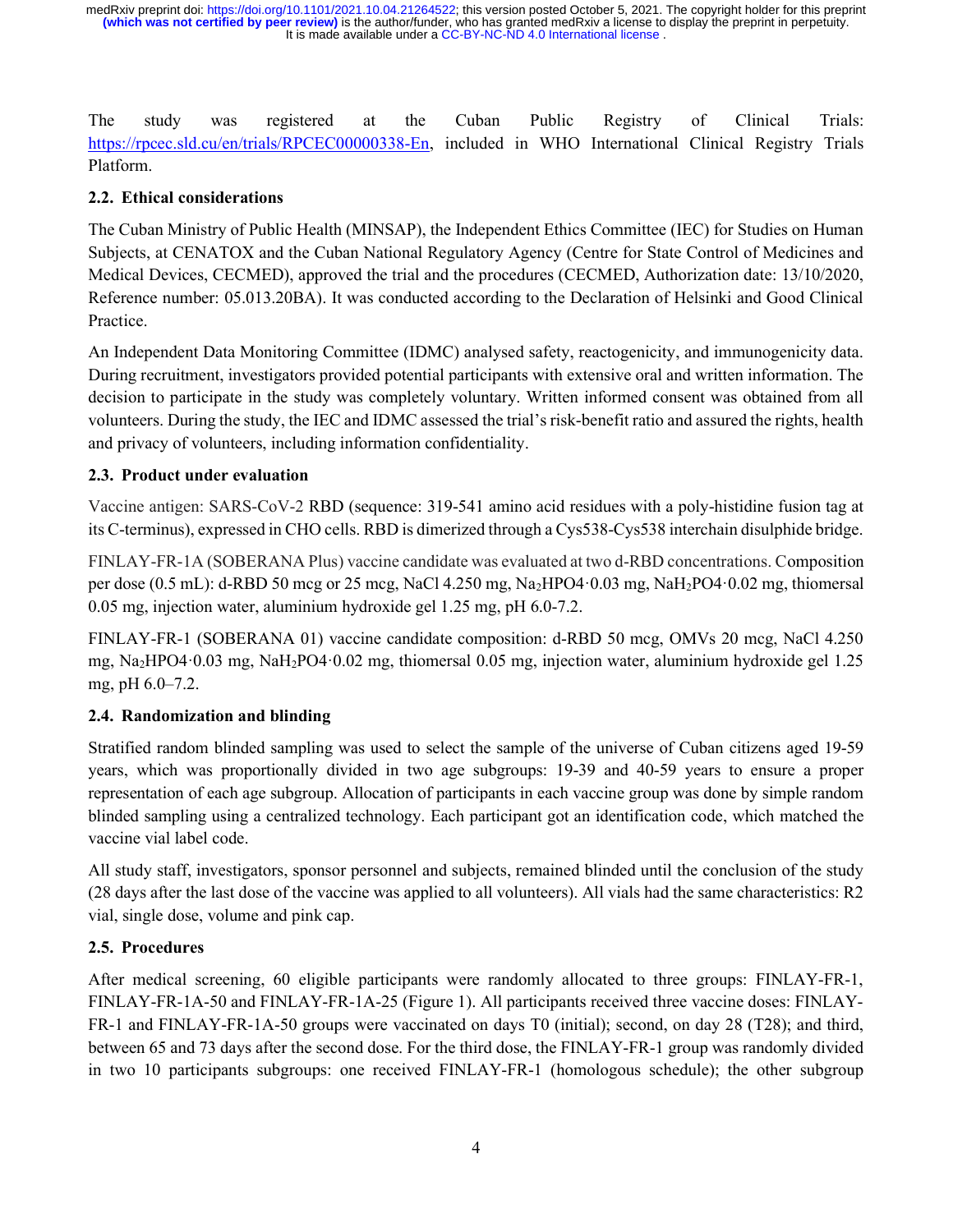received FINLAY-FR-1A-50 (heterologous schedule). The FINLAY-FR-1A-25 group was vaccinated with three doses: T0, T28 and T56.

For immunological tests, blood samples were collected on days 0 (before vaccination), T28, T56, and 28 days after the third dose. For haematology and blood chemistry tests, blood samples were collected before vaccination, and 28 days after the last dose.

Volunteers were closely observed for 3 h post-vaccination. After each dose, active surveillance was carried out on days 1 (vaccination), 2, 3, and 7 for all groups. For passive surveillance, participants were instructed to complete a diary record of solicited local and systemic adverse reactions during the follow-up period.

Solicited and protocol-defined local site reactions (injection site pain, redness, warmth, swelling, induration) and systemic symptoms (general malaise, rash, and fever defined as an axillary temperature ≥38°C) were recorded for 7 days after each dose. All other events were recorded throughout the follow-up period. The severity of expected and protocol-defined local and systemic adverse events were graded as mild, moderate and severe, according to Brighton Collaboration definition and the Common Terminology Criteria for Adverse Events version 5·0. Severity of unsolicited adverse events were graded as: mild (transient or mild discomfort, no interference with activity), moderate (mild to moderate limitation in activity), severe (marked limitation in activity) [16,17].

All adverse events were reviewed for causality, and events were classified according to WHO: inconsistent causal association to immunization, consistent causal association to immunization, indeterminate, or unclassifiable [18].

# 2.5.1. Humoral immune response at baseline and following vaccination was evaluated by:

a) in-house indirect quantitative IgG anti-RBD ELISA, using d-RBD as coating antigen and an anti-humanγ:peroxidase conjugate. This assay uses an in-house standard characterized serum, which was arbitrarily assigned 200 AU/mL. The standard curve was constructed by performing six two-fold serial dilutions: from 1:100 to 1:1600. Serum samples were diluted from 1:100 to 1:400. The IgG anti-RBD concentration was determined by interpolating the optical density of serum samples in the standard curve constructed using four-parameter log-logistic function [19].

b) Molecular virus neutralization test, based on antibody-mediated blockage of RBD:hACE2 interaction. This test is an in-vitro surrogate of the live-virus neutralization test. It uses recombinant RBD-mouse-Fc (RBD-Fcm) and the host cell receptor hACE2-Fc (ACE2-Fch) as coating antigen. Human antibodies against RBD can block the interaction of RBD-Fcm with ACE2-Fch. The RBD-Fcm that was not inhibited can bind to ACE2-Fch, and it is recognized by a monoclonal antibody anti-γ murine conjugated to alkaline phosphatase. The inhibition ratio of RBD:hACE2 interaction at a serum dilution of 1:100 and the half-maximal molecular virus neutralization titres  $(mVNT<sub>50</sub>)$  were calculated [20].

c) Conventional live-virus neutralization test. This is the gold standard for determining antibody efficacy against SARS-CoV-2. It is a colorimetric assay based on antibody neutralization of SARS-CoV-2 live virus cytophatic effect on Vero E6 cells. It was used the D614G variant that was circulating. The conventional live-virus neutralization titres (cVNT) were calculated [21].

The vaccine-elicited humoral immune response was compared with that of the Cuban Convalescent Serum Panel (CCSP), composed of 68 serum samples from asymptomatic individuals (25), and those recovered from mild/moderate (30) and serious (13) COVID-19. This panel was previously characterized by standardized ELISA, in-vitro inhibitory assay and live-virus neutralization test.

### 2.6. Outcomes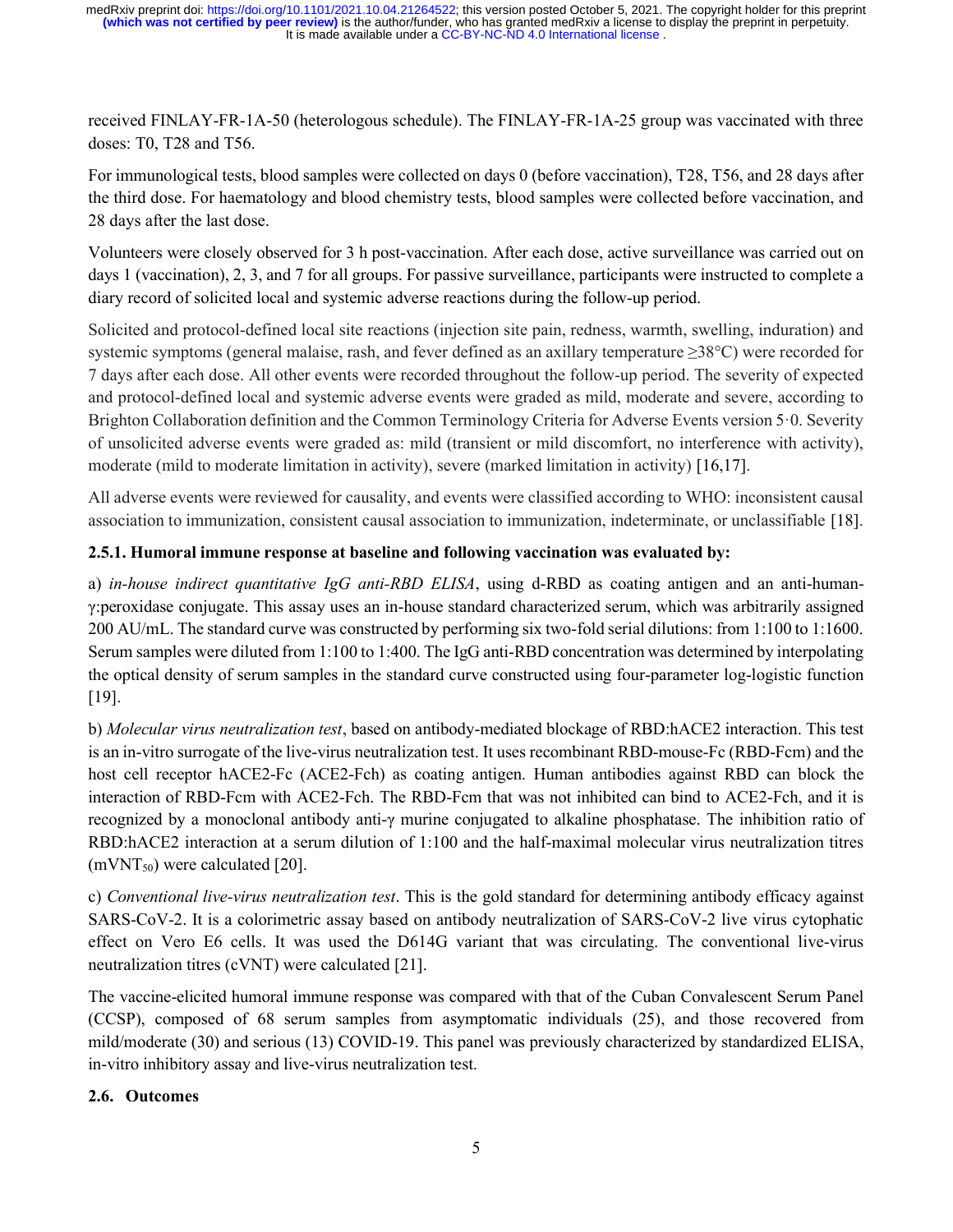The two co-primary outcomes, safety and reactogenicity, were assessed until 28 days after the third, last dose. Safety was measured by the occurrence of serious adverse events. Results of laboratory analyses on blood samples at 28 days after the last dose were compared to pre-vaccination values. The secondary outcome, vaccine immunogenicity, was estimated after vaccination, as explained in "Procedures", and compared to baseline.

#### 2.7. Statistical analysis

Calculation of the sample size was based on a serious adverse events rate lower than 5%. Two-sided 95% confidence intervals for one proportion were calculated, taking into account a target width of 0.25. Safety and reactogenicity endpoints were described as frequencies (%). The following values were reported: mean, standard deviation (SD), median, interquartile range, and range, for the demographic characteristics and adverse events; median, for immunological endpoints; geometric mean titres (GMT) and 95% confidence intervals (CI), for mVNT<sub>50</sub> and cVNT. Seroconversion rates for IgG anti-RBD antibodies (≥4-fold increase in antibody titres over pre-immunization titres) were calculated for each subject.

The Student's t-Test, the Wilcoxon Signed-Rank Test or Kruskal Wallis Test were used for before-after statistical comparison. Statistical analyses were done using SPSS version 25·0; EPIDAT version 4.1, Prism GraphPad version 6.0. A type I error of  $0.05$  was used.

### 3. Results

From October 19, 2020, to October 24, 2020, 94 volunteers were enrolled into the study; 34 participants were excluded for not meeting selection criteria and 60 volunteers were randomized into the three experimental groups. There were three treatment interruptions: one due to COVID-19 infection after the second dose with FINLAY-FR-1A-50 and two voluntary dropouts: one subject in that same group and another in the FINLAY-FR-1A-25.

All randomized subjects were included in the safety analysis. Immunogenicity with the 3-dose schedule was evaluated in most subjects, except those with treatment interruptions after the second dose (Figure 1).

The demographic characteristics are summarized in Table 1. The groups were homogeneous for all the variables studied, except sex, with a predominance of women in the FINLAY-FR-1 group, and men in the FINLAY-FR-1A-50 group. White skin colour predominated and the median age was around 43 years (Table 1).

An adverse event was reported by 80% of participants. There were 170 adverse events of 31 different types. Most adverse events were of mild intensity (63.5%), solicited (58.8%), and local (61.8%); 69.4% had a causal association with vaccination, predominating pain at the vaccination site (Table 2 and 3). Most adverse events appeared in the first 24 hours and 59.6% lasted less than 24 hours. No serious adverse events were found, only 4  $(2.4\%)$  were severe.

In the group vaccinated with FINLAY-FR-1, the median value of solicited (2.0) vaccine-associated adverse events were higher than in the other two groups, although without statistically significant differences (Table 3). No significant changes were detected in laboratory tests after vaccination.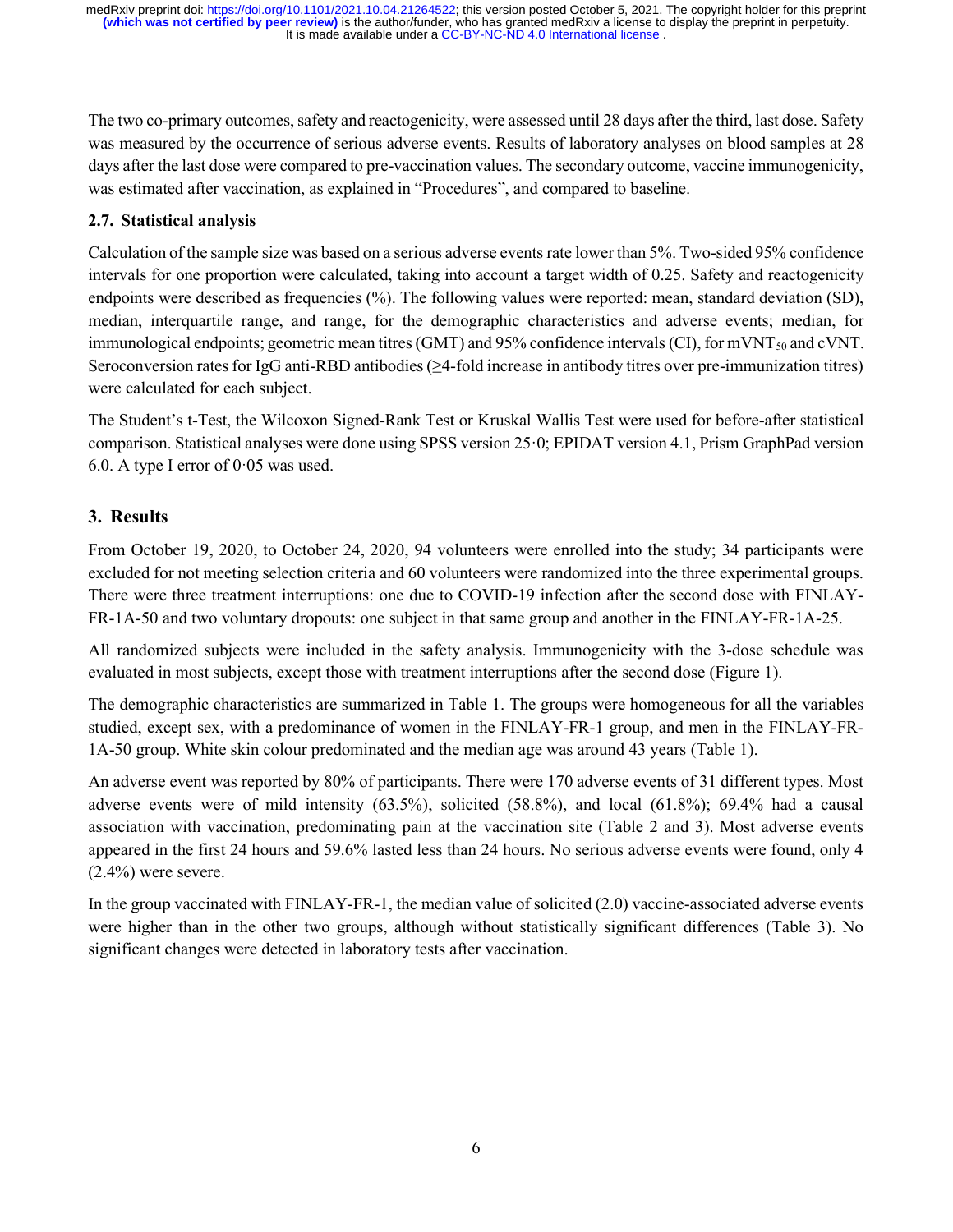

Fig.1. Disposition of subjects. Trial profile. FINLAY-FR-1=dimeric-Receptor Binding Domain (d-RBD, 50 mcg) and outer membrane vesicles of Neisseria meningitidis group B (20 mcg) in aluminium hydroxide gel. FINLAY-FR-1-50=d-RBD (50 mcg) in aluminium hydroxide gel. FINLAY-FR-1-25=d-RBD (25 mcg) in aluminium hydroxide gel.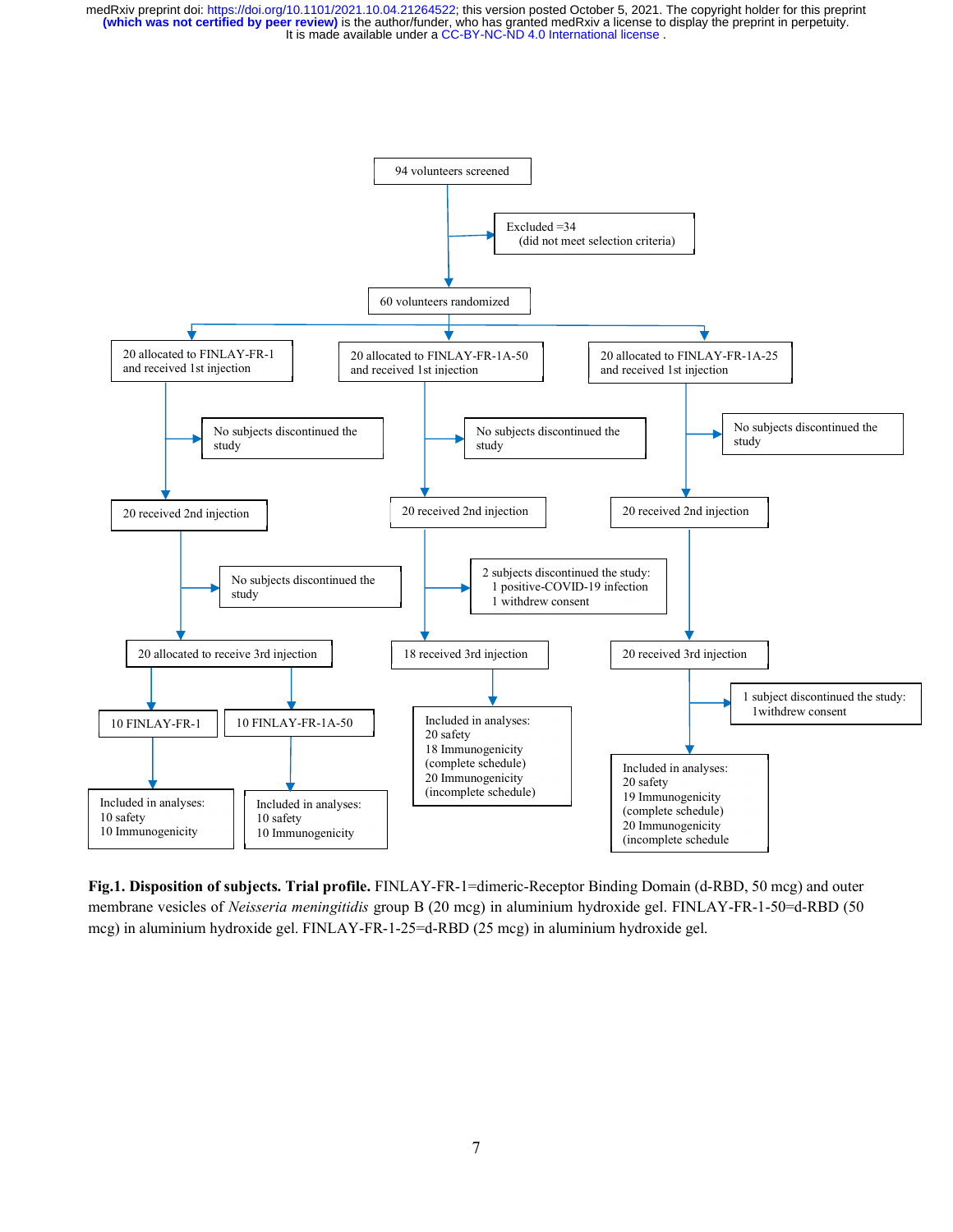|               | <b>Randomized groups</b> |                 |                                 |  |  |  |
|---------------|--------------------------|-----------------|---------------------------------|--|--|--|
|               | <b>FINLAY-FR-1</b>       |                 | FINLAY-FR-1A-50 FINLAY-FR-1A-25 |  |  |  |
| N             | 20                       | 20              | 20                              |  |  |  |
| <b>Sex</b>    |                          |                 |                                 |  |  |  |
| Female        | $15(75.0\%)$             | $7(35.0\%)$     | $10(50.0\%)$                    |  |  |  |
| Male          | $5(25.0\%)$              | 13 (65.0%)      | $10(50.0\%)$                    |  |  |  |
| Skin colour   |                          |                 |                                 |  |  |  |
| White         | 13 (65.0%)               | $15(75.0\%)$    | $16(80.0\%)$                    |  |  |  |
| <b>Black</b>  | $1(5.0\%)$               | $0(0.0\%)$      | $0(0.0\%)$                      |  |  |  |
| Mixed race    | $6(30.0\%)$              | $5(25.0\%)$     | $4(20.0\%)$                     |  |  |  |
| Age (years)   |                          |                 |                                 |  |  |  |
| Mean (SD)     | $39.5 \pm 14.6$          | $41.4 \pm 10.7$ | $39.9 \pm 11.3$                 |  |  |  |
| Median (IQR)  | $44.0 \pm 29.0$          | $43.5 \pm 17.0$ | $42.0 \pm 19.0$                 |  |  |  |
| Range         | 19-59                    | $20 - 54$       | $20 - 57$                       |  |  |  |
| Weight (kg)   |                          |                 |                                 |  |  |  |
| Mean (SD)     | $65.7 \pm 11.8$          | $71.5 \pm 11.4$ | $71.6 \pm 12.1$                 |  |  |  |
| Median (IQR)  | $63.0 \pm 18.3$          | $73.0 \pm 20.0$ | $69.0 \pm 21.8$                 |  |  |  |
| Range         | 47-89                    | 52-89           | 55-93                           |  |  |  |
| Height (cm)   |                          |                 |                                 |  |  |  |
| Mean (SD)     | $163.4 \pm 7.3$          | $165.9 \pm 9.4$ | $163.6 \pm 9.9$                 |  |  |  |
| Median (IQR)  | $164.0 \pm 12.0$         | $168.0 \pm 8.0$ | $167.0 \pm 18.0$                |  |  |  |
| Range         | 149-176                  | 147-184         | 150-185                         |  |  |  |
| BMI $(kg/m2)$ |                          |                 |                                 |  |  |  |
| Mean (SD)     | $24.5 \pm 3.4$           | $25.8 \pm 2.6$  | $26.5 \pm 2.4$                  |  |  |  |
| Median (IQR)  | $24.7 \pm 5.3$           | $25.8 \pm 4.7$  | $26.8 \pm 4.4$                  |  |  |  |
| Range         | 19.0-29.7                | 21.7-29.8       | 22.4-29.8                       |  |  |  |

#### Table 1: Baseline demographic characteristics of subjects included in the clinical trial

FINLAY-FR-1=dimeric-Receptor Binding Domain (d-RBD, 50 mcg) and outer membrane vesicles of Neisseria meningitidis group B (20 mcg) in aluminium hydroxide gel. FINLAY-FR-1-50= d-RBD (50 mcg) in aluminium hydroxide gel. FINLAY-FR-1-25= d-RBD (25 mcg) in aluminium hydroxide gel.

Data are n (%) unless otherwise specified. Mean (SD)=Mean  $\pm$  Standard Deviation. Median (IQR)=Median  $\pm$  Interquartile Range. BMI=Body mass index.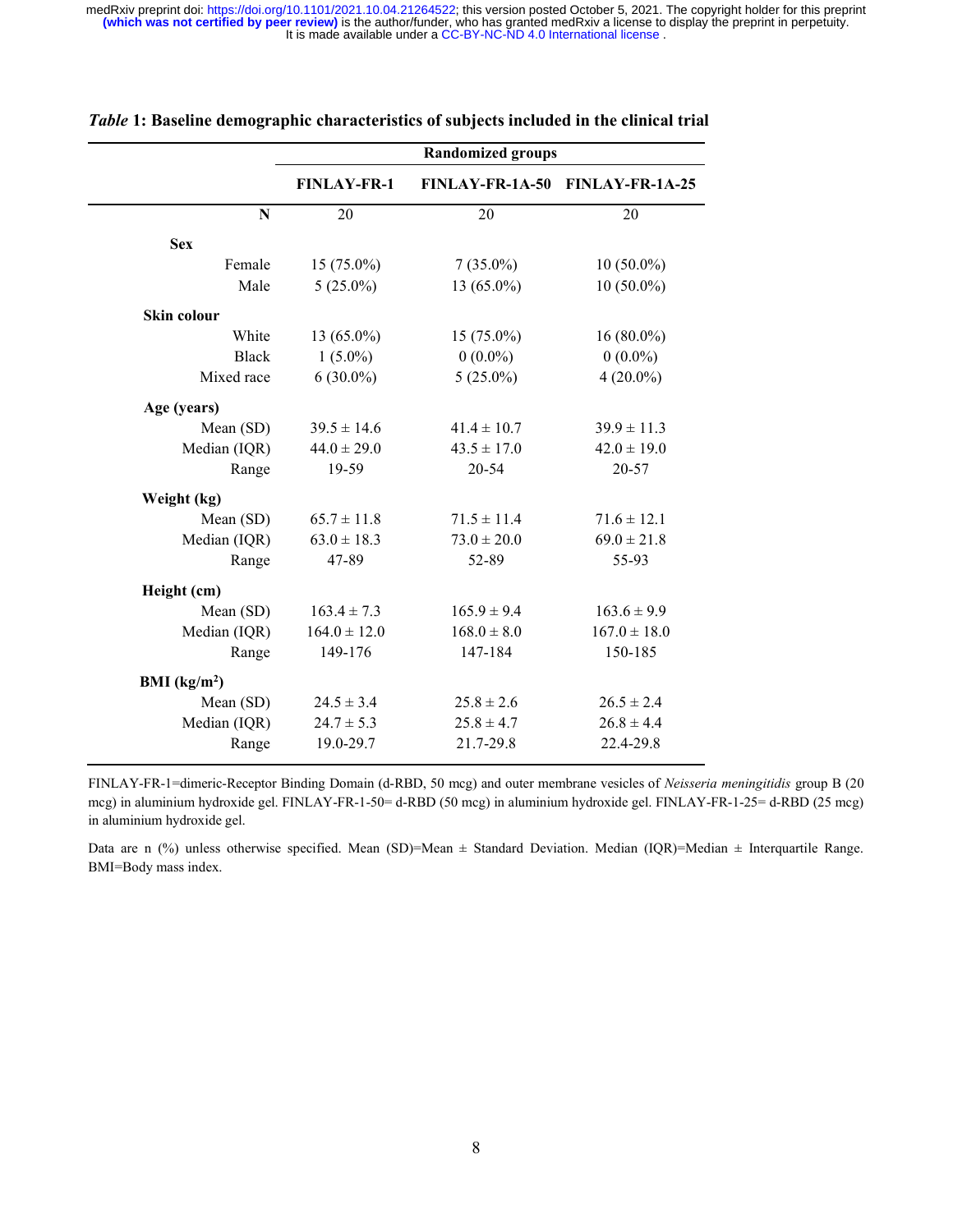|                                        | <b>FINLAY-FR-1</b> | <b>FINLAY-FR-</b><br>$1A-50$                           | <b>FINLAY-FR-</b><br>$1A-25$ | <b>Total</b>                                            |  |
|----------------------------------------|--------------------|--------------------------------------------------------|------------------------------|---------------------------------------------------------|--|
| N                                      | 20                 | 20                                                     | 20                           | 60                                                      |  |
| <b>Subjects with some AE</b>           | 18 (90.0%)         | $17(85.0\%)$                                           | 13 (65.0%)                   | 48 (80.0%)                                              |  |
| <b>Subjects with some VAAE</b>         | $17(85.0\%)$       | $15(75.0\%)$                                           | $12(60.0\%)$                 | 44 (73.3%)                                              |  |
| <b>Subjects with some Serious AE</b>   | $0(0.0\%)$         | $0(0.0\%)$                                             | $0(0.0\%)$                   | $0(0.0\%)$                                              |  |
| <b>Subjects with some Serious VAAE</b> | $0(0.0\%)$         | $0(0.0\%)$                                             | $0(0.0\%)$                   | $0(0.0\%)$                                              |  |
| <b>Subjects with some Severe AE</b>    | $1(5.0\%)$         | $2(10.0\%)$                                            | $3(15.0\%)$                  | $6(10.0\%)$                                             |  |
| <b>Subjects with some Severe VAAE</b>  | $1(5.0\%)$         | $2(10.0\%)$                                            | $1(5.0\%)$                   | $4(6.7\%)$                                              |  |
| <b>Total Adverse Events</b>            | 83                 | 52                                                     | 35                           | 170                                                     |  |
| <b>Mild AE</b>                         | 49 (59.0%)         | 42 (80.8%)                                             | $17(48.6\%)$                 | 108 (63.5%)                                             |  |
| <b>Moderate AE</b>                     | 33 (39.8%)         | $8(15.4\%)$                                            | 15 (42.9%)                   | 56 (32.9%)<br>$6(3.5\%)$<br>$0(0.0\%)$<br>$105(61.8\%)$ |  |
| <b>Severe AE</b>                       | $1(1.2\%)$         | $2(3.8\%)$                                             | $3(8.6\%)$<br>$0(0.0\%)$     |                                                         |  |
| <b>Serious AE</b>                      | $0(0.0\%)$         | $0(0.0\%)$                                             |                              |                                                         |  |
| <b>Local AE</b>                        | 52 (62.7%)         | 29 (55.8%)                                             | 24 (68.6%)                   |                                                         |  |
| <b>Systemic AE</b>                     | 31 (37.3%)         | 23 (44.2%)<br>$11(31.4\%)$<br>34 (65.4%)<br>26 (74.3%) |                              | 65 (38.25)<br>118 (69.4%)                               |  |
| <b>VAAE</b>                            | 58 (69.9%)         |                                                        |                              |                                                         |  |
| <b>Serious VAAE</b>                    | $0(0.0\%)$         | $0(0.0\%)$                                             | $0(0.0\%)$                   | $0(0.0\%)$<br>$4(2.4\%)$                                |  |
| <b>Severe VAAE</b>                     | $1(1.2\%)$         | $2(3.8\%)$                                             | $1(2.9\%)$                   |                                                         |  |
| <b>Reported Severe VAAE</b>            | Pain               | Pain/Redness                                           | Swelling                     |                                                         |  |

#### Table 2: Main characteristics of adverse events following vaccination with d-RBD vaccine candidates

FINLAY-FR-1=dimeric-Receptor Binding Domain (d-RBD, 50 mcg) and outer membrane vesicles of Neisseria meningitidis group B (20 mcg) in aluminium hydroxide gel. FINLAY-FR-1-50= d-RBD (50 mcg) in aluminium hydroxide gel. FINLAY-FR-1-25= d-RBD (25 mcg) in aluminium hydroxide gel.

Data are n (%). AE=Adverse Event. VAAE=Vaccine-Associated Adverse Event.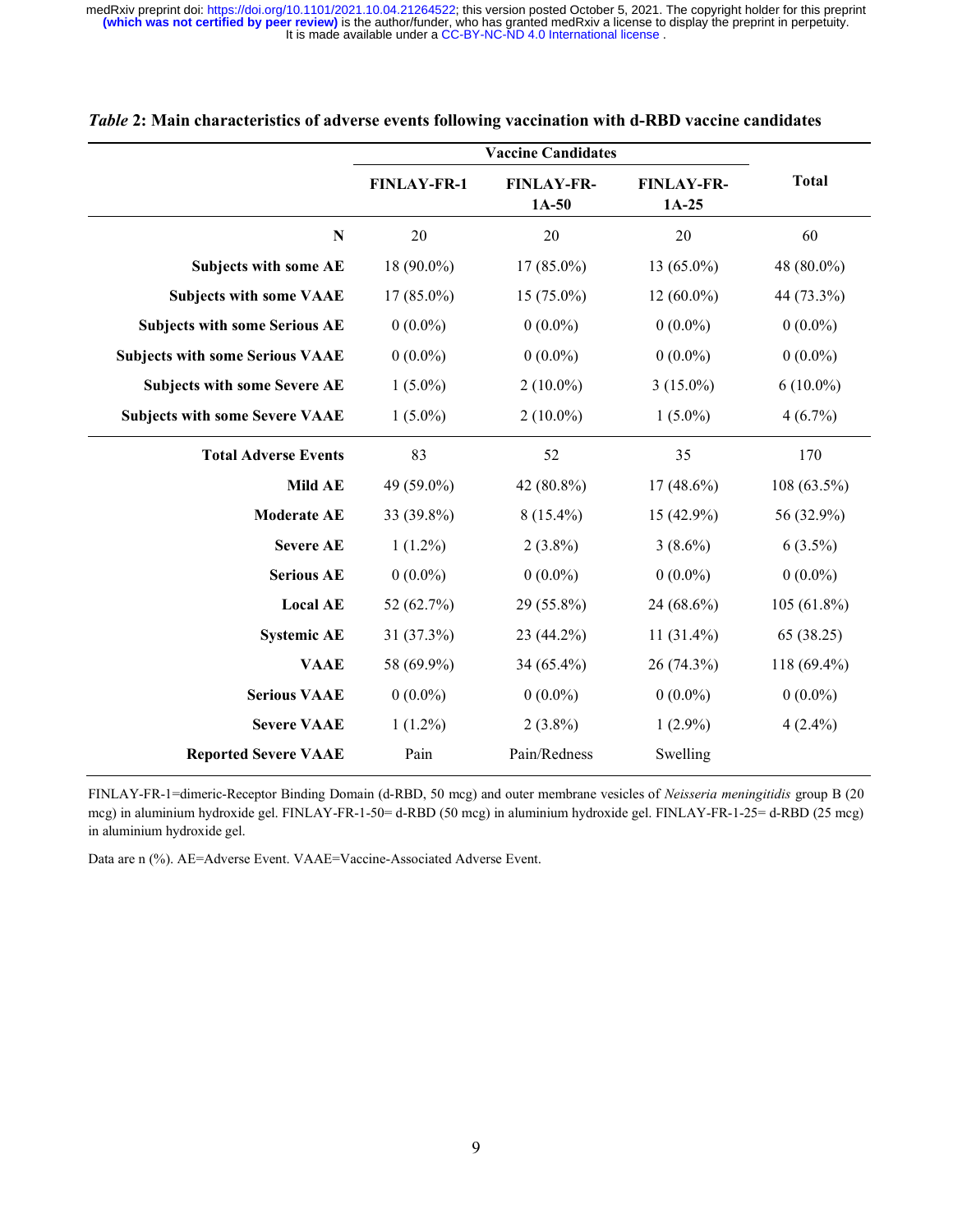|                                                  | <b>Vaccine Candidates</b>                          |               |                              |                                       |  |
|--------------------------------------------------|----------------------------------------------------|---------------|------------------------------|---------------------------------------|--|
|                                                  | <b>FINLAY-FR-</b><br><b>FINLAY-FR-1</b><br>$1A-50$ |               | <b>FINLAY-FR-</b><br>$1A-25$ | <b>Total</b>                          |  |
| N                                                | 20                                                 | 20            | 20                           | 60                                    |  |
| <b>Subjects with some VAAE</b>                   | $17(85.0\%)$                                       | $15(75.0\%)$  | $12(60.0\%)$                 | 44 (73.3%)                            |  |
| <b>Subjects with solicited local VAAE</b>        |                                                    |               |                              |                                       |  |
| Site pain                                        | $16(80.0\%)$                                       | $12(60.0\%)$  | $9(45.0\%)$                  | 37(61.7%)                             |  |
| Swelling                                         | $1(5.0\%)$                                         | $1(5.0\%)$    | $3(15.0\%)$                  | $5(8.3\%)$<br>$5(8.3\%)$<br>8 (13.3%) |  |
| Local heat                                       | $2(10.0\%)$                                        | $2(10.0\%)$   | $1(5.0\%)$                   |                                       |  |
| Redness                                          | $4(20.0\%)$                                        | $2(10.0\%)$   | $2(10.0\%)$                  |                                       |  |
| Induration                                       | $1(5.0\%)$                                         | $0(0.0\%)$    | $0(0.0\%)$                   | $1(1.7\%)$                            |  |
| Subjects with solicited systemic VAAE            |                                                    |               |                              |                                       |  |
| General malaise                                  | $3(15.0\%)$                                        | $1(5.0\%)$    | $0(0.0\%)$                   | $4(6.7\%)$                            |  |
| Fever                                            | $0(0.0\%)$                                         | $1(5.0\%)$    | $0(0.0\%)$                   | $1(1.7\%)$                            |  |
| <b>Solicited VAAE Total</b>                      | 50 (86.2%)                                         | 28 (82.4%)    | 21 (80.8%)                   | 99 (83.9%)                            |  |
| Number of solicited VAAE per subject             |                                                    |               |                              |                                       |  |
| Average (SD)                                     | $2.5 \pm 2.1$                                      | $1.4 \pm 1.5$ | $1.0 \pm 1.5$                | $1.6 \pm 1.8$                         |  |
| Median (IQR)                                     | $2.0 \pm 2.8$                                      | $1.0 \pm 0.5$ | $1.0 \pm 1.8$                | $1.0 \pm 3.0$                         |  |
| Range                                            | $0 - 8$                                            | $0 - 5$       | $0-6$                        | $0 - 8$                               |  |
| <b>Unsolicited VAAE Total</b>                    | $8(13.8\%)$                                        | $6(17.6\%)$   | $5(19.2\%)$                  | 19 (16.1%)                            |  |
| <b>Number of unsolicited VAAE per</b><br>subject |                                                    |               |                              |                                       |  |
| Average (SD)                                     | $0.4 \pm 0.7$                                      | $0.3 \pm 0.6$ | $0.2 \pm 0.4$                | $0.3 \pm 1.8$                         |  |
| Median (IQR)                                     | $0.0 \pm 1.0$                                      | $0.0 \pm 0.8$ | $0.0 \pm 0.8$                | $0.0 \pm 1.0$                         |  |
| Range                                            | $0 - 2$                                            | $0 - 2$       | $0 - 1$                      | $0 - 2$                               |  |

### Table 3: Frequency of vaccine-associated adverse events following vaccination with d-RBD vaccine candidates

FINLAY-FR-1=dimeric-Receptor Binding Domain (d-RBD, 50 mcg) and outer membrane vesicles of Neisseria meningitidis group B (20 mcg) in aluminium hydroxide gel. FINLAY-FR-1-50= d-RBD (50 mcg) in aluminium hydroxide gel. FINLAY-FR-1-25= d-RBD (25 mcg) in aluminium hydroxide gel.

Data are n (%) unless otherwise specified. VAAE=Vaccine-Associated Adverse Event. Average (SD)=Average  $\pm$  Standard Deviation. Median (IQR)=Median ± Interquartile Range.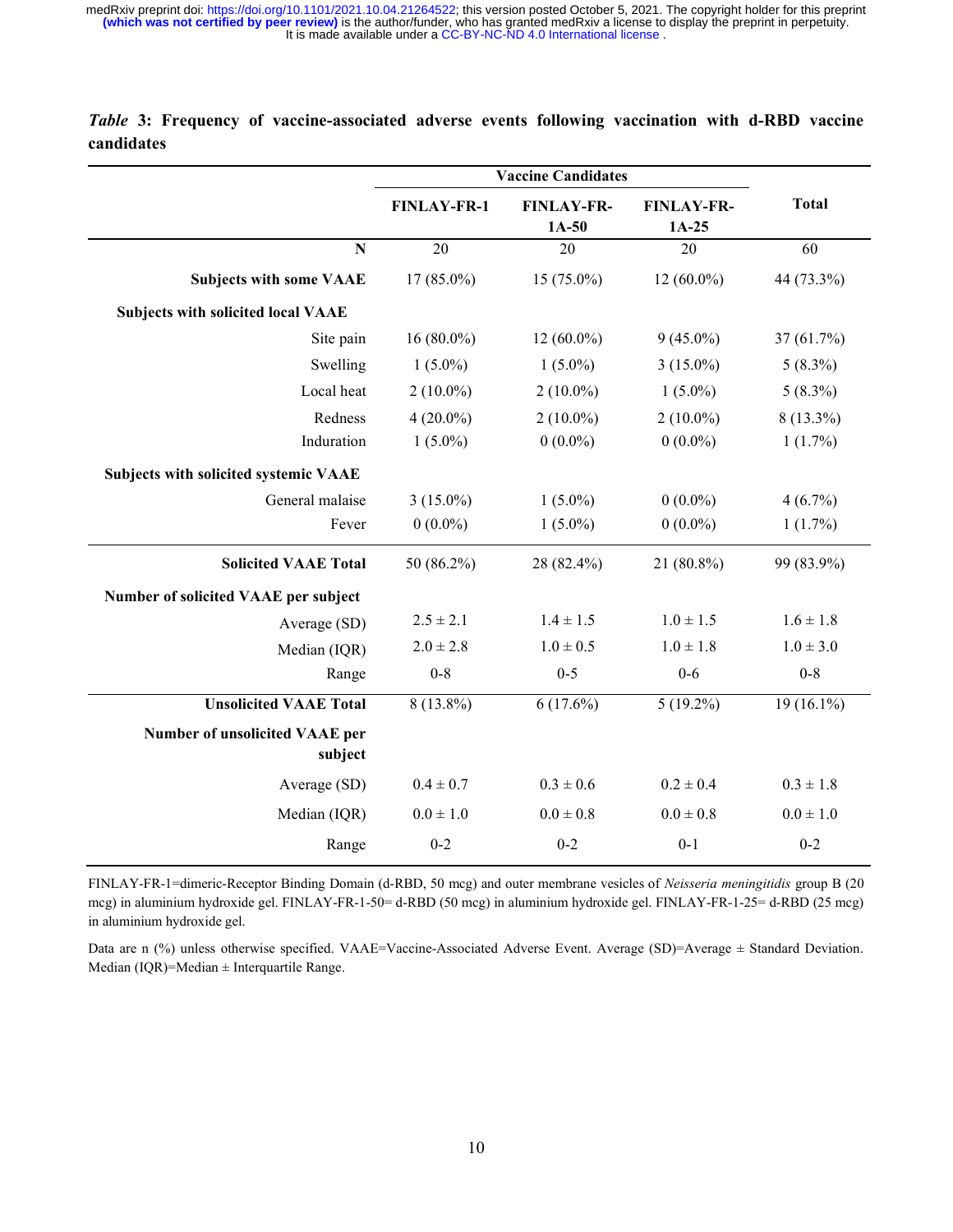Very low antibody production was detected after the first dose in all groups. Anti-RBD seroconversion rates progressively increased according to the number of vaccine dose applied to each subject. After the third dose, seroconversion was 100%, 94.4% and 94.7% for the FINLAY-FR-1, FINLAY-FR-1A-50 and FINLAY-FR-1A-25 groups respectively. All formulations induced a very high increase in anti-RBD antibodies, with median values higher than those for baseline antibodies, those after the second dose (p<0.05) and those for the CCSP (Table 4).

The inhibition of the RBD:hACE2 interaction increased notably after the second dose. A significant impact of the third dose was detected in the three groups  $(p<0.0001)$ , with median values higher than those after the second dose and those for the CCSP (Table 4). All volunteers vaccinated with the complete FINLAY-FR-1 schedules achieved an RBD:hACE2 inhibition greater than the median value for CCSP.

The half-maximal molecular neutralization test (mVNT50) also showed a significant increase in functional antibody levels after the third dose  $(p<0.001)$ , that was higher in the group vaccinated with FINLAY-FR-1 (p=0.028) (Table 4). All volunteers vaccinated with the FINLAY-FR-1 homologous schedule, and 90% of the volunteers with heterologous schedule achieved titres higher than the GMT of 68 sera included in the CCSP.

Live-virus neutralizing antibodies were detected after the second dose in 85%, 70% and 60% of the subjects vaccinated with FINLAY-FR-1, FINLAY-FR-1A-50 and FINLAY-FR-1A-25 respectively; increasing at 100%, 100% and 94.7% after the third dose. In FINLAY-FR-1 and FINLAY-FR-1A-50 groups, significant increases in GMT were detected with respect to the second dose  $(p<0.0001)$  (Table 4).

The GMT of live-virus neutralizing antibodies after the third dose increased significantly in the group vaccinated with both FINLAY-FR-1 schedules with respect to the other formulations (p=0.002) and to the CCSP (Table 4, Figure 2). Most subjects achieved titres higher than the GMT of CCSP: 90% with the homologous and 70% with the heterologous schedule. The FINLAY-FR-1A-50 group achieved higher GMT than the FINLAY-FR-1A-25 group after the third dose  $(p=0.002)$ .

For all immunological endpoints analysed, no differences were found between FINLAY-FR-1 homologous and heterologous schedules. The 95% confidence intervals or 25-75 percentile ranges overlap, suggesting similarity in the immune response (Table 4).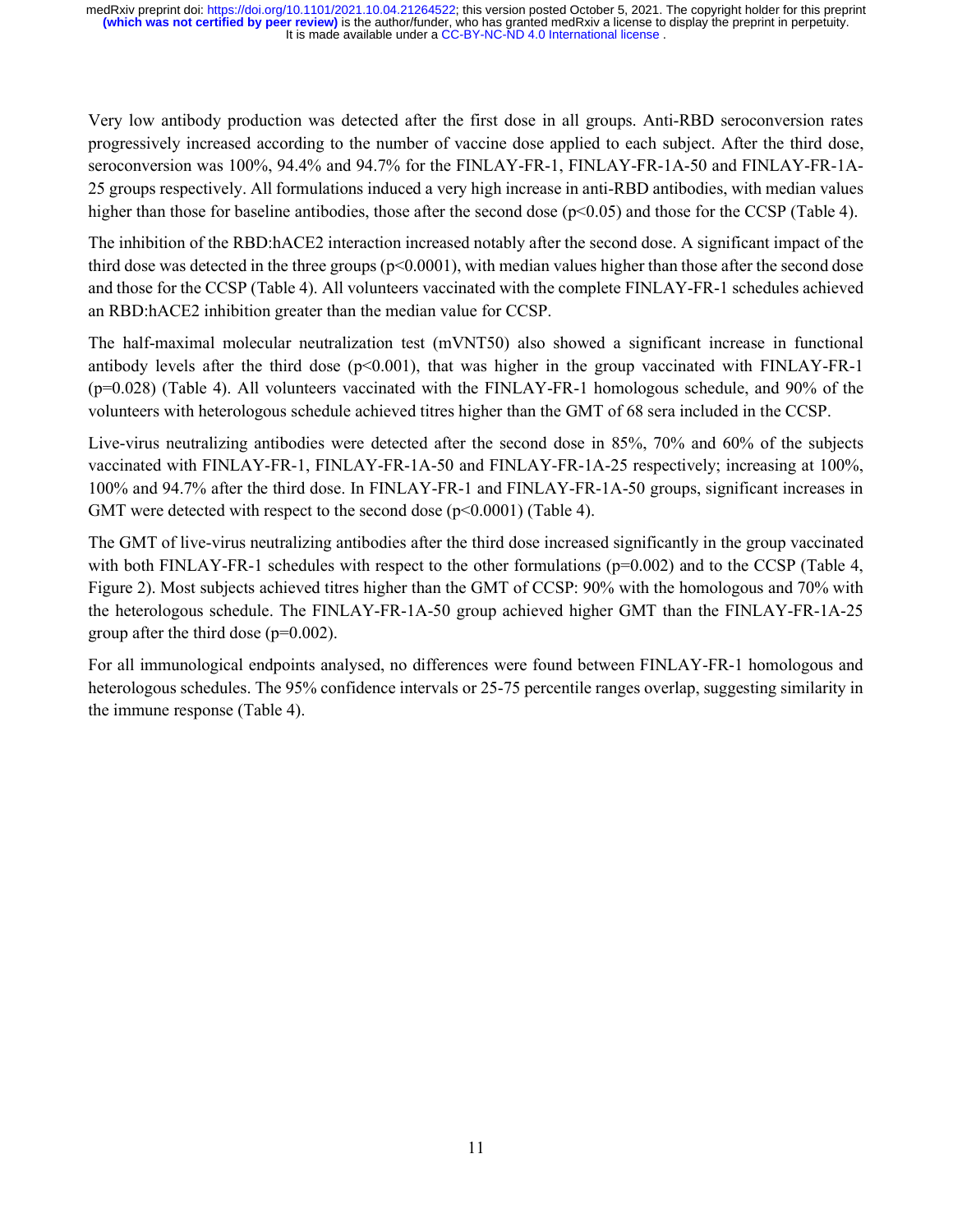

Fig.2. Conventional live-virus neutralization titres (cVNT) after second and third doses with the dimeric-Receptor Binding Domain (d-RBD) vaccine candidates: FINLAY-FR-1=dimeric-Receptor Binding Domain (d-RBD, 50 mcg) and outer membrane vesicles of Neisseria meningitidis group B (20 mcg) in aluminium hydroxide gel. FINLAY-FR-1-50= d-RBD (50 mcg) in aluminium hydroxide gel. FINLAY-FR-1-25= d-RBD (25 mcg) in aluminium hydroxide gel.

FINLAY-FR-1 post-third dose=blue circles represent subjects with homologous schedules; green squares represent subjects with heterologous schedules. CCSP=Cuban convalescent serum panel.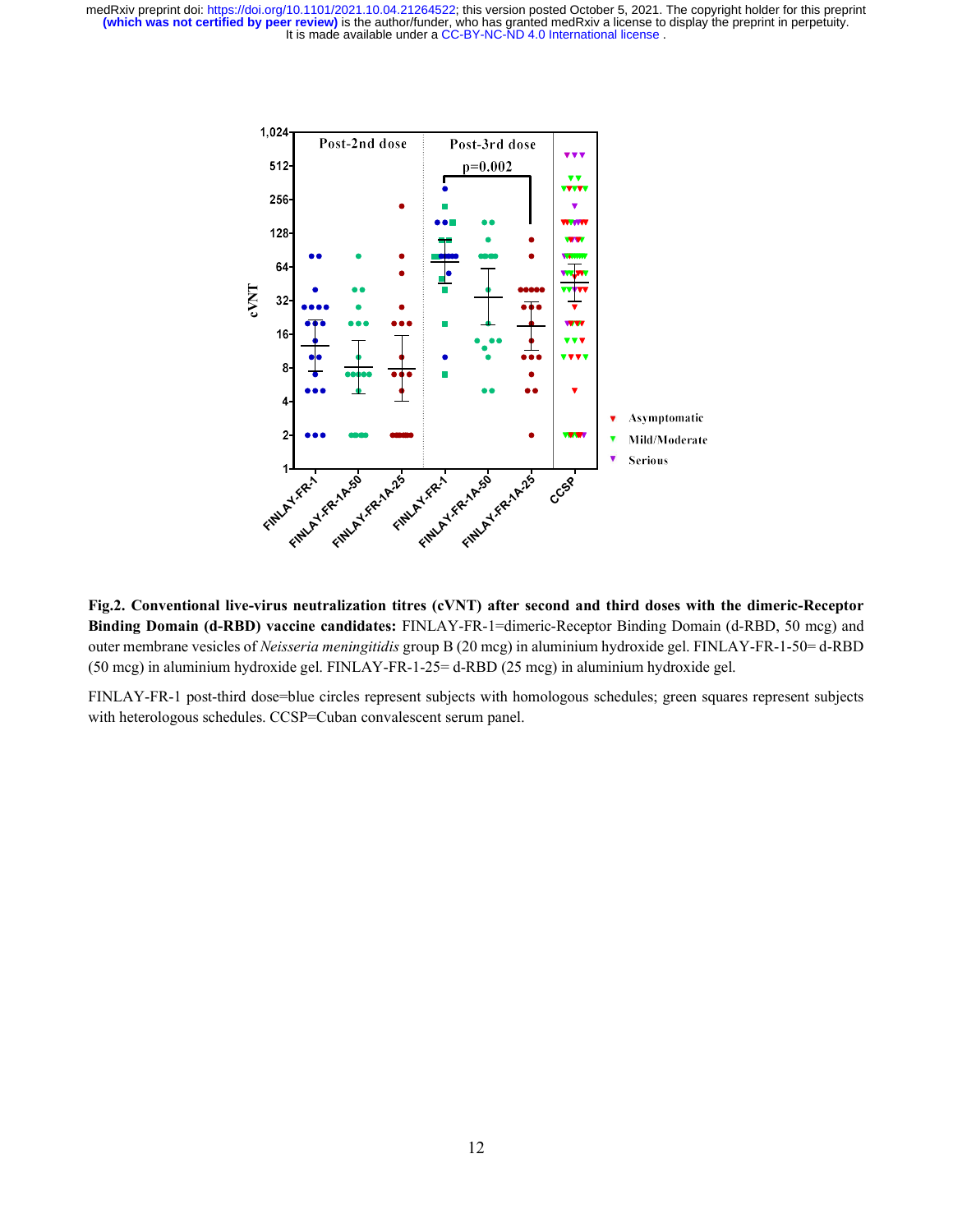|                                |                     | <b>Vaccine Candidates</b> |                  |                          |                          |                        |                  |                  |                          |                  |                  |             |
|--------------------------------|---------------------|---------------------------|------------------|--------------------------|--------------------------|------------------------|------------------|------------------|--------------------------|------------------|------------------|-------------|
|                                |                     | <b>FINLAY-FR-1</b>        |                  |                          |                          | <b>FINLAY-FR-1A-50</b> |                  |                  | <b>FINLAY-FR-1A-25</b>   |                  |                  | <b>CCSP</b> |
|                                |                     | Baseline                  | Post- $2nd$ dose | Post- $3rd$ dose-<br>Hom | Post- $3rd$ dose-<br>Het | Baseline               | Post- $2nd$ dose | Post- $3rd$ dose | Baseline                 | Post- $2nd$ dose | Post- $3rd$ dose |             |
| Anti-RBD<br>$IgG \text{AU/mL}$ | Median              | 3.1                       | 141.6            | 210.9                    | 222.9                    | 3.1                    | 71.8             | 142.2            | 3.1                      | 94.4             | 312.5            | 50.8        |
|                                | $25^{th} - 75^{th}$ | 3.1:4.7                   | 52.8; 303.6      | 116.0; 291.0             | 125.4; 433.9             | 3.1:5.0                | 39.2; 119.6      | 45.9; 399.6      | 3.1; 4.1                 | 25.7;169.4       | 93.7: 752.7      | 23.8; 94.0  |
| <b>RBD:hACE2</b><br>INH%       | Median              | 1.8                       | 64.6             | 89.6                     | 90.5                     | 1.7                    | 56.4             | 87.6             | 2.8                      | 46.2             | 78.7             | 32          |
|                                | $25^{th} - 75^{th}$ | 1.2; 4.7                  | 37.3:76.4        | 83.6; 94.1               | 73.5:94.5                | 0.8; 3.4               | 16.6; 66.3       | 47.8; 92.7       | 1.5; 4.8                 | 13.2; 77.5       | 46.7;89.3        | 26.6; 62.2  |
| mVNT <sub>50</sub>             | <b>GMT</b>          | $\sim$ $\sim$             | 169.6            | 597                      | 456.1                    | $\sim$                 | 83.6             | 258.9            | $\overline{\phantom{a}}$ | 95.4             | 218.4            | 59.3        |
| cVNT                           | 95% CI              | $\overline{\phantom{m}}$  | 93.3; 308        | 354.7; 1004.9            | 167.2; 1243.9            | $\sim$                 | 43.9; 159.1      | 127.7; 524.7     | $\overline{\phantom{a}}$ | 43.2; 210.5      | 119.2; 400.1     | 41.1; 85.5  |
|                                | <b>GMT</b>          | $\boldsymbol{0}$          | 12.7             | 82.7                     | 61.7                     | $\boldsymbol{0}$       | 8.1              | 34.6             | $\boldsymbol{0}$         | 7.9              | 19.0             | 46.4        |
|                                | 95% CI              | $\mathbf{0}$              | 7.5; 21.6        | 43.4; 157.7              | 29.4; 129.5              | $\boldsymbol{0}$       | 4.7:14.1         | 19.3:61.8        | $\boldsymbol{0}$         | 4.0; 15.6        | 11.5; 31.3       | 31.5;68.4   |

#### Table 4: Humoral immune response induced by d-RBD vaccine candidates

FINLAY-FR-1=dimeric-Receptor Binding Domain (d-RBD, 50 mcg) and outer membrane vesicles of Neisseria meningitidis group B (20 mcg) in aluminium hydroxide gel. FINLAY-FR-1- 50= d-RBD (50 mcg) in aluminium hydroxide gel. FINLAY-FR-1-25= d-RBD (25 mcg) in aluminium hydroxide gel.

AU/mL=anti-RBD IgG concentration expressed in arbitrary units/mL. RBD:hACE2 INH%= RBD:hACE2 inhibition % at a dilution 1/100. mVNT50=serum dilution inhibiting 50% of RBD:hACE2 interaction. cVNT=conventional live-virus neutralization titre. Post-3<sup>rd</sup> dose-Hom=third dose with the same vaccine candidate. Post-3<sup>rd</sup> dose-Het=third dose with the 50 mcg d-RBD vaccine candidate. GMT=Geometric Mean Titre. 25<sup>th</sup>-75<sup>th</sup>=25-75 percentile. CCSP=Cuban convalescent serum panel.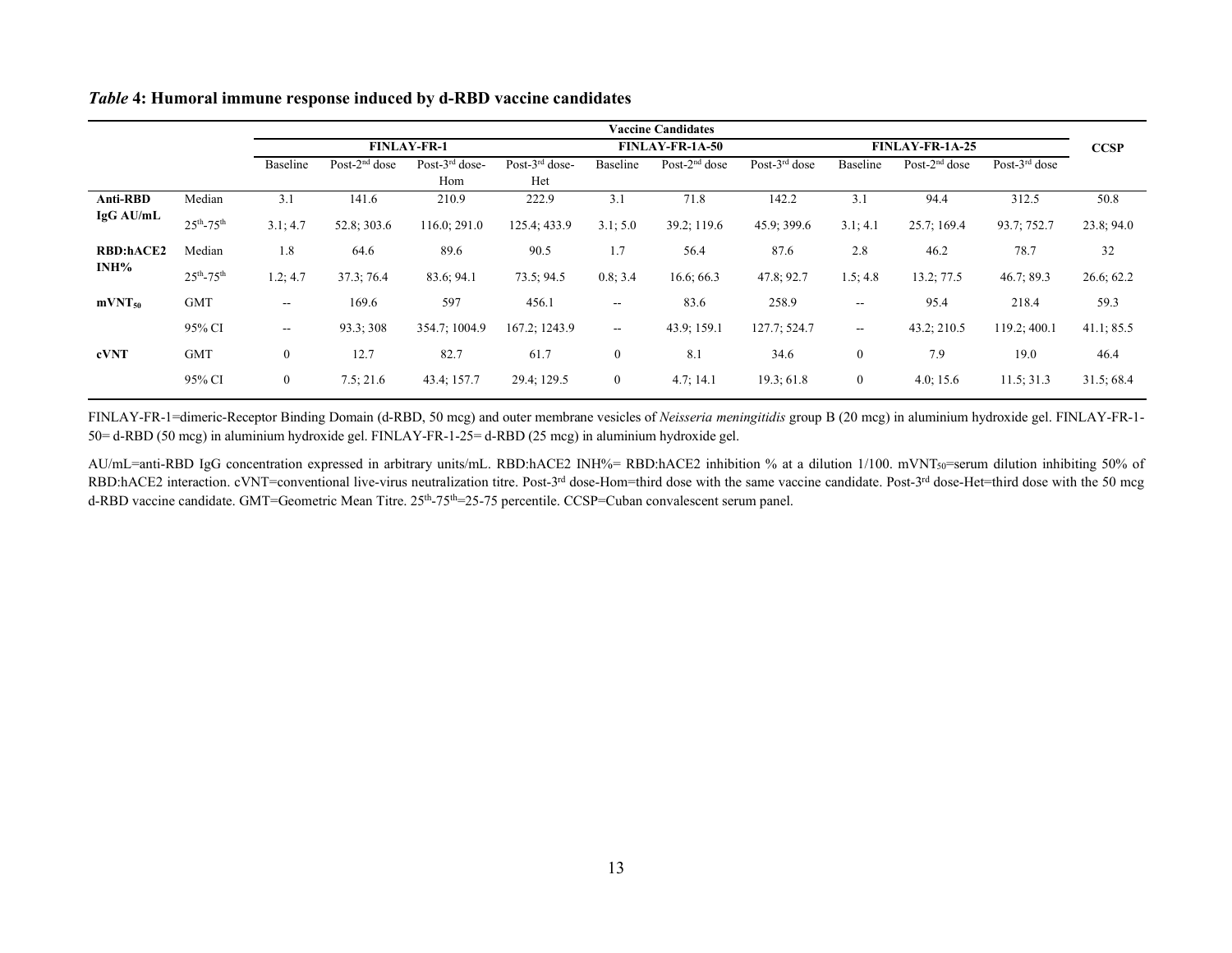### 4. Discussion

New generation vaccines, based on mRNA and viral vector vaccines are highly immunogenic [22-25]; however, there are concerns regarding their safety [9,10,22]. Vaccines based on conventional technologies, such as inactivated vaccines, are less immunogenic [10,22,26] and vaccines based on recombinant proteins, especially RBD, are probably less immunogenic, but cause fewer adverse reactions than new generation vaccines [10,22,27].

To improve the immunogenicity of subunit vaccines, new adjuvants are being used. These adjuvants activate antigen-presenting cells (APCs), which are necessary to stimulate T cells [22,27]. APCs are activated when they recognize microbe-associated molecular patterns (MAMPs) through patternrecognition receptors, such as toll-like receptors (TLRs), C-type lectin-like receptors, and cytoplasmic receptors [13,28].

Some adjuvants, i.e. bacterial OMVs, can facilitate the antigen capture by APCs, especially dendritic cells, at the inoculation site and antigen delivery to the regional lymph nodes (signal 1 to T cell activation); antigen presentation to helper T cells and co-stimulation (signal 2); and immune polarization by cytokines (signal 3) [14,28].

The immunogenicity of our d-RBD vaccine candidates progressively increased with the number of vaccine doses. Also, it markedly improved when OMVs were present. OMVs from *Neisseria meningitidis* group B are an ideal adjuvant, suitable as both a delivery system, and a potent enhancer of the immune response [14,15]. OMVs are one of the components of the VA-MENGOC-BC<sup>®</sup> vaccine. This is a bivalent meningococcal vaccine based on OMVs from group B and group C capsular polysaccharide. It has been successfully used in Cuba and other countries since 1989 to control epidemic meningococcal disease, with an excellent safety profile [29,30].

Neisseria meningitidis OMVs have also been used as adjuvant -named AFPL1- in several vaccine candidates. This adjuvant is a complex nano-structure that contains native lipopolysaccharide (LPS), PorB, and other MAMPs recognized by TLR-4, TLR-2 and TLR-9 receptors on APCs [14,29]. OMVs stimulate the production of IFNγ, IL-2, IL-12, pro-inflammatory cytokines (TNFα, IL-1β, IL-8) and chemokines (MIP1-α, MIP1-β). In addition, OMVs stimulate specific CD4+ helper T cells and CD8+ cytotoxic T cells, as well as the innate immunity. This adjuvant polarizes T helper responses to a Th1 pattern [14,15].

In short, OMVs activate the APCs, resulting in the activation of CD4+ helper T cells, followed by the activation of B cells and the production of specific neutralizing antibodies.

In this study, the efficacy of anti-RBD antibodies to block the interaction between recombinant RBD and hACE2 was evaluated in an inhibitory ELISA. All subjects vaccinated with FINLAY-FR-1 following the homologous or heterologous schedules developed a higher inhibition of the RBD:hACE2 interaction, greater than that of CCSP. According to the *in-vitro* molecular virus neutralization titres (mVNT<sub>50</sub>) and the live-virus neutralization test, —the gold standard to evaluate neutralizing antibodies against SARS-CoV-2—, most of the subjects vaccinated with both FINLAY-FR-1 schedules also achieved higher titres than those of CCSP.

This study demonstrated the adjuvant role of OMVs; functional antibodies, especially live-virus neutralizing antibodies markedly increased in this formulation. The neutralizing antibody titres of FINLAY-FR-1 were higher than those reported by inactivated virus vaccines [10,22,26] and some adenovirus vector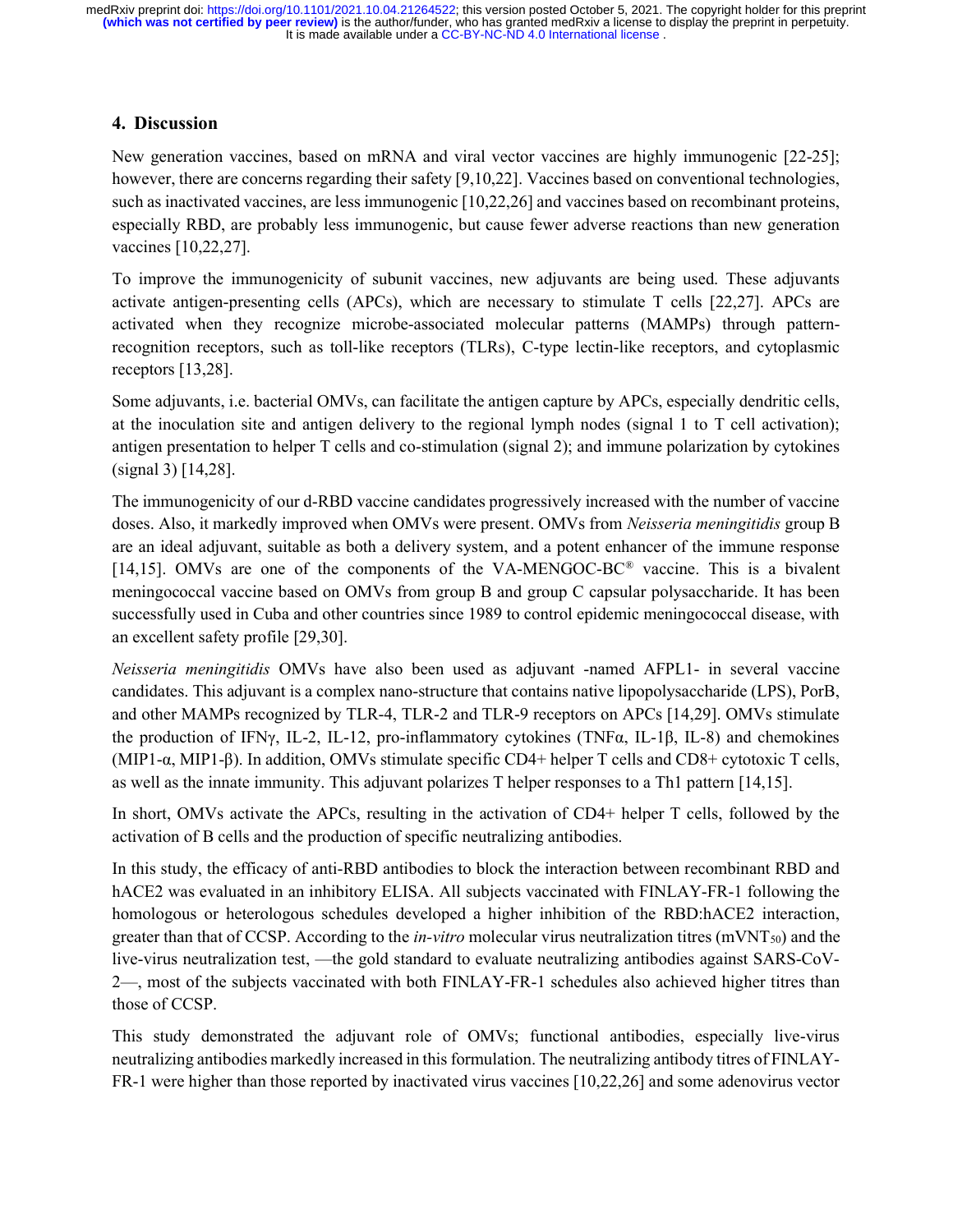vaccines, although lower than COVID-19 vaccines based on mRNA technology [22-25]. Additionally, OMVs stimulate the innate immunity that could help fight SARS-CoV-2.

The LPS component of OMVs slightly increased the reactogenicity of the FINLAY-FR-1 vaccine candidate; this reactogenicity is not higher than that reported for subunit vaccines with new adjuvants or those based on new technologies [9,22,27].

The first dose of a protein subunit vaccine, such as ours, triggers the primary immune response, stimulating naïve lymphocytes. Re-exposure to the same antigen induces a secondary immune response, qualitatively different, strong and rapid, due to activation of memory cells, responsible for the large increase of IgG anti-RBD and neutralizing antibodies.

Two doses elicit a secondary immune response; a third dose still improved the immune response appreciably, especially for FINLAY-FR-1 vaccine candidate. The immune response induced by the heterologous schedule with FINLAY-FR-1A (50 mcg) as a third dose was similar to the homologous schedule. As both responses are similar, the heterologous schedule is recommended, being the third shot (FINLAY-FR-1A—free of OMVs— instead of FINLAY-FR-1) less reactogenic.

The FINLAY-FR-1A vaccine candidate can be used as a booster for persons immunized with FINLAY-FR-1, immunized with other vaccines (due to the emergence of variants of concern, booster doses are being worldwide considered for other vaccines), and as a trigger of natural immunity in COVID-19 convalescents (a clinical trial, https://rpcec.sld.cu/en/trials/RPCEC00000349-En, has been accomplished, and a phase II clinical trial, https://rpcec.sld.cu/en/trials/RPCEC00000366-En, is ongoing).

Due to phase I results, regulatory authorities granted authorization for phase II clinical trial of the FINLAY-FR-1 vaccine candidate (https://rpcec.sld.cu/en/trials/RPCEC00000385-En)

# Declaration of Competing Interest and Author Disclosures

The Finlay Vaccine Institute and the Centre of Molecular Immunology have filed patent applications related to these vaccine candidates. ROA, MCRG, BPM, YCR, LRN, RPN, RGM, MMP, YVB, DGR, and VVB are researchers of Finlay Vaccine Institute, and THG, GBB, FPE and BSR are researchers of the Centre of Molecular Immunology, the institutions that manufacture the vaccines. The other authors declare no competing interests. No authors received an honorarium for this paper.

### Acknowledgements

We thank the individuals enrolled in the study for their generosity, Dr Lila Castellanos-Serra for reviewing the manuscript, and the Soberana 01A Clinical Trial Team. Also, to the Ministry of Science, Technology and the Environment of Cuba for the partial funding of the Clinical Trial.

### Contributor Roles

SPR, MCRG and ROA are joint first authors. MCRG, BPM, YVB, DGR, ROA, and VVB conceived the study, designed the trial, the study protocol, and were involved in data analysis and interpretation. YCR, MMP, MAR, YCE and DGR supervised and monitored the trial. SPR, CAGD, ADM, MTR, AMT, JRM, MCRG, YCR, and BPMG were responsible for the site work including the recruitment and data collection. They contributed to data analysis and interpretation. LRN, BSR, RPN, THG, ASB, MDE, GBB, FPE and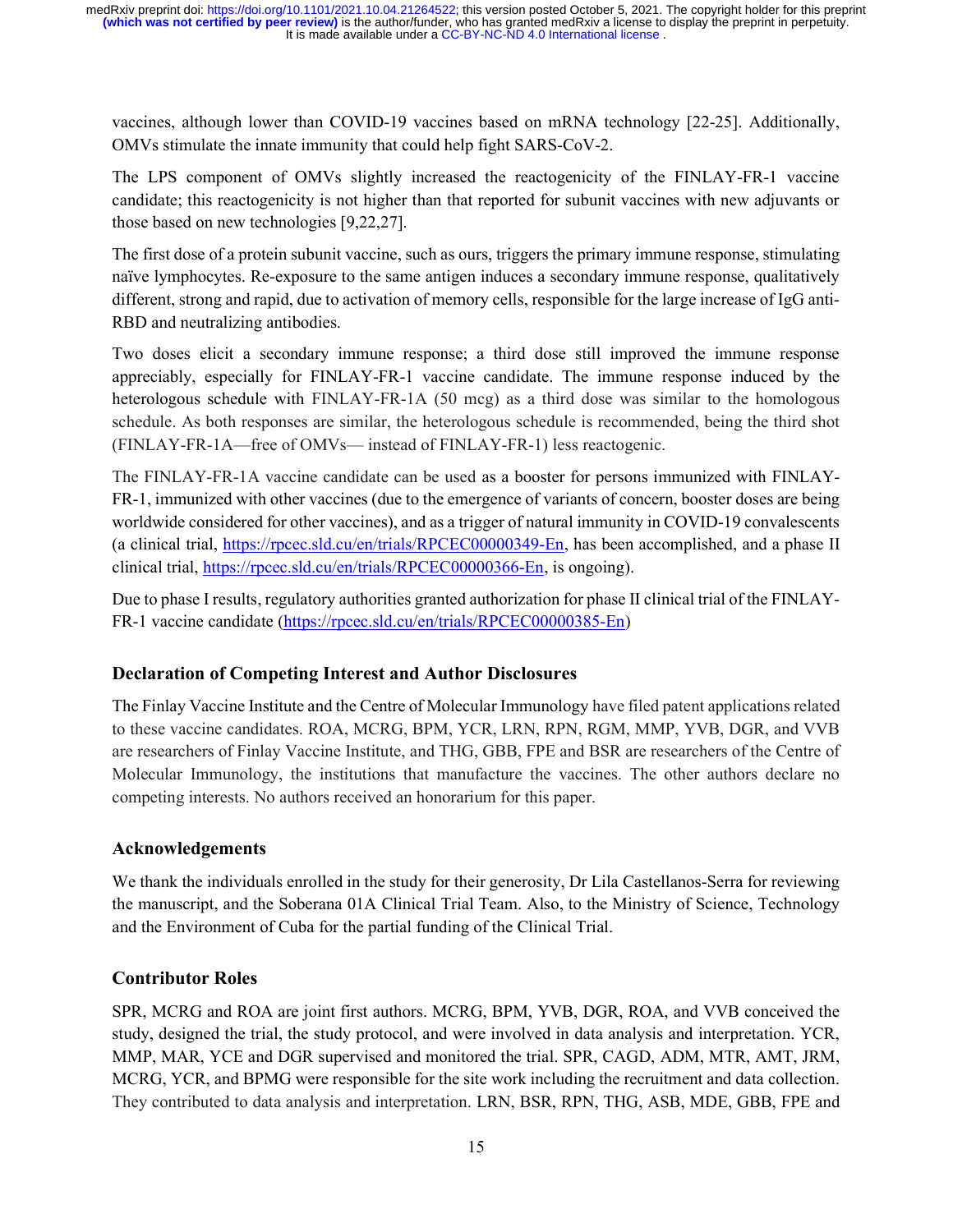MTPG carried out immunological experiments and the analysis of results. RGM and CVS were involved in data curation and statistical analysis of data. GWC supplied resources. ROA and VVB wrote the manuscript, and all authors provided paper feedback.

#### Data Sharing Statement

Information is available at the Cuban Public Registry of Clinical Trials, included in the WHO International Clinical Trials Registry Platform (Soberana 01A, RPCEC https://rpcec.sld.cu/en/trials/RPCEC00000338- En). Other supporting clinical data and documents, including immunological individual data, will be available after publication of this article through direct request to: ochoa@finlay.edu.cu or: vicente.verez@finlay.edu.cu.

### Funding

Partial funding for this study was received from Fondo de Ciencia e Innovación (FONCI) of Cuba's Ministry of Science, Technology and the Environment (Project-2020-20). Researchers of the Finlay Vaccine Institute, the Sponsor centre, designed the study, participated in data analysis, interpretation, and writing the report. Researchers of CENATOX, and other participating institutions were responsible for the clinical trial execution and data collection. They contributed to data analysis and interpretation. An Independent Data and Safety Monitoring Board provided supervision during all the trial.

#### References

- 1. World Health Organization. WHO Coronavirus (COVID-19) Dashboard. Geneva: WHO; 2021. Available from: https://covid19.who.int
- 2. Ou X, Liu Y, Lei X, Li P, Mi D, Ren L, et al. Characterization of spike glycoprotein of SARS-CoV-2 on virus entry and its immune cross-reactivity with SARS-CoV. Nat. Commun. 2020;11:1620. Available from: https://www.doi.org/10.1038/s41467-020-15562-9
- 3. Rabi FA, Al Zoubi MS, Kasasbeh GA, Salameh DM, Al-Nasser AD. SARS-CoV-2 and Coronavirus Disease 2019: What We Know So Far. Pathogens 2020;9:231. Available from: https://www.doi.org/10.3390/pathogens9030231
- 4. Shi-Lee W, Wheatley AK, Kent SJ, DeKosky BJ. Antibody-dependent enhancement and SARS-CoV-2 vaccines and therapies. Nat. Microbiol. 2020;5:1185-91.
- 5. Arvin AM, Fink K, Schmid MA, Cathcart A, Spreafico R, Havenar-Daughton C, et al. A perspective on potential antibody-dependent enhancement of SARS-CoV-2. Nature. 2020;584:353-63.
- 6. Jeyanathan M, Afkhami S, Smaill F, Miller MS, Lichty BD, Xing Zh. Immunological considerations for COVID-19 vaccine strategies. Nat. Rev. Immunol. 2020. Available from: https://www.doi.org/10.1038/S41577-020- 00434-6
- 7. World Health Organization. Considerations for evaluation of COVID19 vaccines. Version 24. Geneva: WHO; 2020.
- 8. Brouwer PhJM, Caniels TG, van der Straten K, Snitselaar JL, Aldon Y, Bangaru S, et al. Potent neutralizing antibodies from COVID-19 patients define multiple targets of vulnerability. Science. 2020;369:643-50.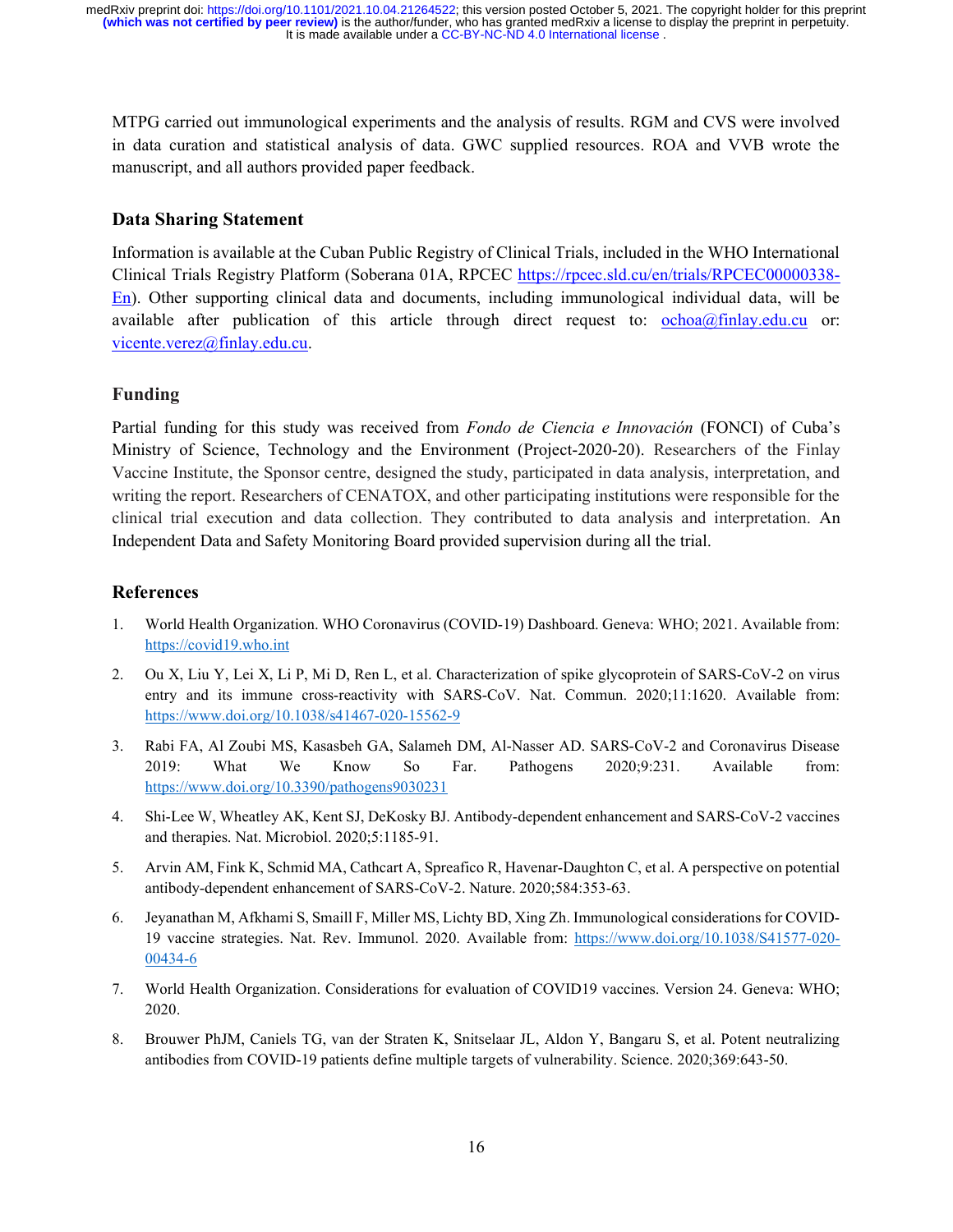- 9. Mathioudakis AG, Ghrew M, Ustianowski A, Ahmad S, Borrow R, Papavasileiou LP, et al. Self-reported realworld safety and reactogenicity of COVID-19 vaccines: An international vaccine-recipient survey. medRxiv. the Preprint Server for Health Sciences. 2021. Available from: https://www.doi.org/10.1101/2021.02.26.21252096
- 10. Alturki SO, Alturki-Sawsan O, Connors J, Cusimano G, Kutzler MA, Izmirly AM, Haddad EK. The 2020 Pandemic: Current SARS-CoV-2 Vaccine Development. Front. Immunol. 2020;11: Available from: https://www.doi.org/doi:10.3389/fimmu.2020.01880
- 11. Hotez PJ, Corry DB, Strych U, Bottazzi ME. COVID-19 vaccines: neutralizing antibodies and the alum advantage. Nat. Rev. Immunol. 2020. Available from: https://www.doi.org/10.1038/S41577-020-0358-6
- 12. Yang J, Wang W, Chen Z, Lu S, Yang F, Bi Z, et al. A vaccine targeting the RBD of the S protein of SARS-CoV-2 induces protective immunity. Nature. 2020;29. Available from: https://www.doi.org/doi:10.1038/s41586- 020-2599-8
- 13. Di Pasquale A, Preiss S, Tavarez-Da Silva F, Garcon N. Vaccine Adjuvants: from 1929 to 2015 and Beyond. Vaccines 2015;3:320-43. Available from: http://www.doi.org/10.3390/vaccines3020320
- 14. Pérez O, Batista-Duharte A, González E, Zayas C, Balboa J, Cuello M, et al. Human prophylactic vaccine adjuvants and their essential role in new vaccine formulations. Braz J Med Biol Res. 2012;45:681-92.
- 15. Pérez O, Romeu B, Cabrera O, González E, Batista-Duharte A, Labrada A, et al. Adjuvants are key factor for the development of future vaccines: lessons from the Finlay adjuvant platform. Frontiers in Immunology. 2013;4:407. Available from: http://www.doi.org/10.3389/fimmu.2013.00407.
- 16. Brighton Collaboration. Case definitions. Basel: BC; 2021. Available from: https://brightoncollaboration.us/category/pubs-tools/case-definitions/. Accessed (August 10, 2021).
- 17. US Department of Health and Human Services. Common Terminology Criteria for Adverse Events (CTCAE). Version 5.0. Washington: HHS; 2017. Available from: https://ctep.cancer.gov/protocoldevelopment/electronic\_applications/ctc.htm#ctc\_50. Accessed (August 10, 2021)
- 18. World Health Organization. Causality Assessment of an Adverse Event Following Immunization (AEFI). 2nd Edition. Geneva: WHO; 2018.
- 19. Plikaytis BD, Carlone GM. Program ELISA for Windows User´s Manual. Version 2.0. Atlanta, GA, USA: Centers for Disease Control and Prevention; 2005.
- 20. Tan CW, Chia WN, Qin X, Liu P, Chen MIC, Tiu C, et al. A SARS-CoV-2 surrogate virus neutralization test based on antibody-mediated blockage of ACE2–spike protein–protein interaction. Nat. Biotechnol. 2020;38:1073-8.
- 21. Manenti A, Maggetti M, Casa E, Martinuzzi D, Torelli A, Trombetta CM, et al. Evaluation of SARS-CoV-2 neutralizing antibodies using a CPE-based colorimetric live virus micro-neutralization assay in human serum samples. J. Med. Virol. 2020;92(10):2096-104. Available from: https://www.doi.org/10.1002/jmv.25986
- 22. Funk CD, Laferrière C, Ardakani A. Target Product Profile Analysis of COVID-19 Vaccines in Phase III Clinical Trials and Beyond: An Early 2021 Perspective. Viruses 2021;13:418. Available from: https://www.doi.org/10.3390/v13030418
- 23. Folegatti PM, Ewer KJ, Aley PK, Angus B, Becker S, Belij-Rammerstorfer S, et al. Safety and immunogenicity of the ChAdOx1 nCoV-19 vaccine against SARS-CoV-2: a preliminary report of a phase 1/2, single-blind, randomised controlled trial. Lancet 2020;396:467-78. Available from: https://www.org/10.1016/S0140- 6736(20)31604-4